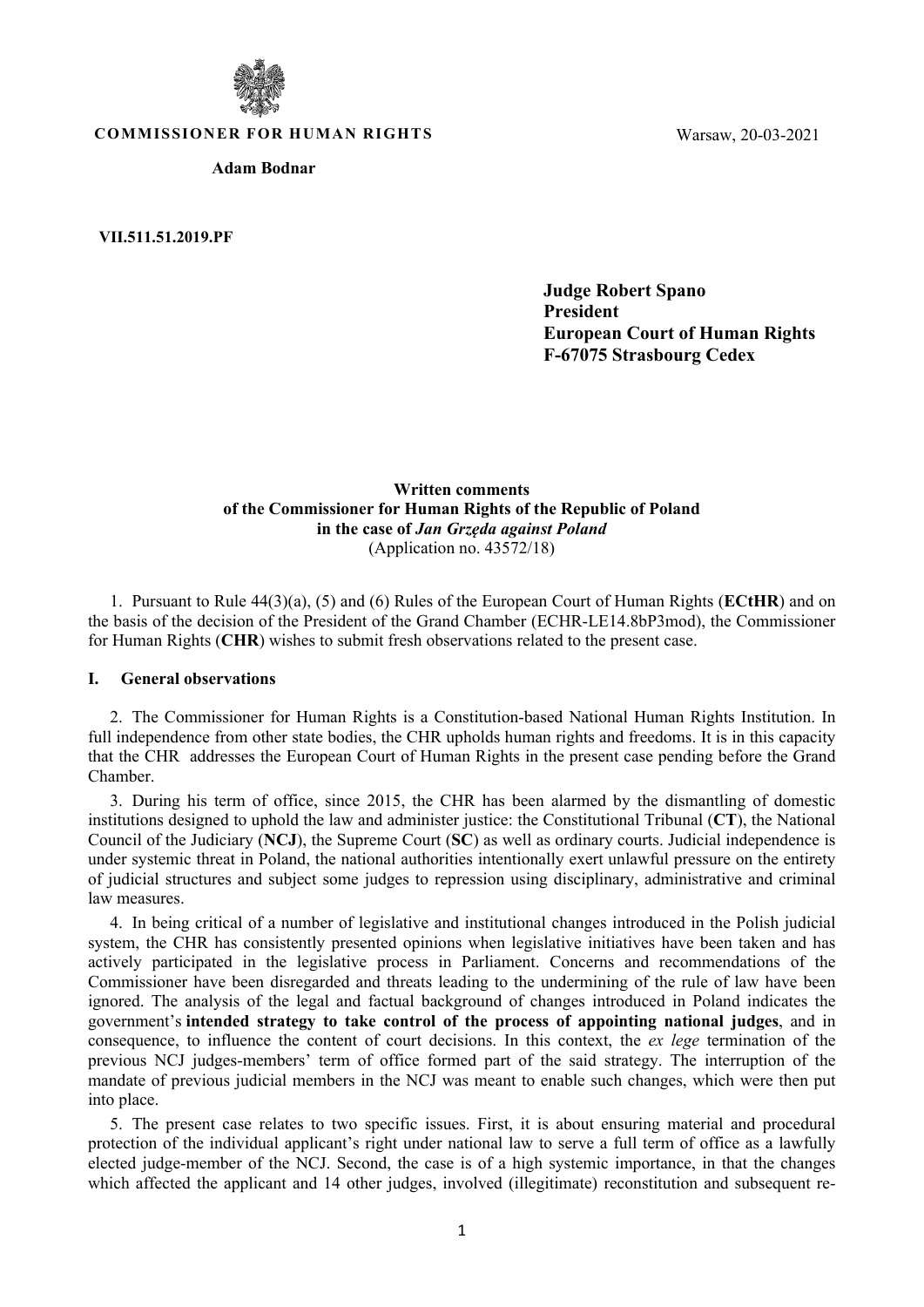composition of the NCJ, the body responsible for nominating persons to judicial positions and upholding judicial independence. The CHR will focus primarily on the latter perspective.

6. The right to an independent and impartial court established by law is one of the most fundamental human rights as it guarantees the exercise of all other rights and freedoms which individuals may claim before courts. In 2018, national authorities re-staffed the NCJ in an unconstitutional manner. This was deliberately done shortly before the initiation of the process of selecting more than forty new judges to the Supreme Court. In fact, it was expected that even more positions would soon become vacant in the SC following the retirement of judges of that Court who had reached the newly imposed retirement age limit of  $65$  years.<sup>1</sup>

7. The manifest intention was to introduce into the Supreme Court persons affiliated with the political authorities, who would later jurisprudentially meet their expectations. Bearing in mind that these changes concerned the top judicial body which exercises a supervisory role over all common courts in Poland, as a result – effective judicial review has been undermined in Poland. Hence, since then, the protection of individual rights is impaired in Poland.

8. The Commissioner considers that **the termination of the pending term of office of NCJ members was arbitrary and unconstitutional**. Likewise, the election of new NCJ's judicial members by the Sejm violated constitutional rules. Both these circumstances, when assessed in the light of the criteria established by the ECtHR in the *Ástráðsson* judgment, constituted manifest breaches of fundamental rules of the procedure for appointing judges which could not be effectively reviewed and remedied at the national level.<sup>2</sup> This results in: (a) a continuing and grave defect in the composition of the current NCJ that leads to constant challenging of its constitutionality and the legitimacy for it to issue judicial nominations; (b) questioning the judicial status of persons appointed by the President of the Republic following the NCJ act of nomination; and (c) raising doubts as to the validity of decisions taken by those judges.

9. The CHR recognises that in line with the Constitutional rule, **judicial members of the NCJ are entitled to the full-term to which they were entitled at the time of their election**. The Commissioner therefore invites the European Court of Human Rights to consider granting them adequate protection under the Convention.

10. The usual arguments invoking the principle of irremoveability of judges, if the principle is taken very strictly, may have been considered so far as not directly applicable to the participation of judges in a body such as a judicial council. The CHR would therefore like to submit arguments in favour of adopting a similar approach in the specific Polish context and granting NCJ judges **protection analogous to the protection offered to a judge against removal** (see Section III.1). The protection is founded on the nature of the NCJ mission and its constitutional responsibilities as a guardian of judicial independence. For this reason, the status of the NCJ judges-members should be such as to guarantee that they are capable to fully accomplish the role entrusted to them by law.

11. If this proposal is not adhered to, the Commissioner would like to submit that the Court should instead apply the principles on the general **protection of the right of access to court of civil servants recognized in the case of** *Vilho Eskelinen and Others*,<sup>3</sup> as confirmed in the *Baka* case,<sup>4</sup> and afford such protection to judges-members of the NCJ. The general presumption of protection, due to Poland's failure to meet the *Eskelinen test*, justifies extending the Convention's protection to all persons in a situation such as the complainant (see Section III.2).

#### **II. Formation and composition of the NCJ**

#### **1. Systemic role and constitutional mission of the NCJ**

12. The Constitution of the Republic of Poland determines two essential functions of the National Council of the Judiciary, each requiring independence and objectivity of the body. First, the NCJ runs competitions for judicial positions and recommends individual nominations to the President of the Republic

<sup>1</sup> See in this context CJEU judgment of 24.06.2019, C-619/18, *Commission v. Poland (Independence of the Supreme Court)*; CJEU judgment of 2.03.2021, C-824/18 *A.B. and Others v. National Council of the Judiciary*; para. 134.

<sup>2</sup> See ECtHR judgment of 1.12.2020, *Guðmundur Andri Ástráðsson v Island*. <sup>3</sup> ECtHR judgment of 19.04.2007, *Vilho Eskelinen and Others v. Finland*.

<sup>4</sup> ECtHR judgment of 23.06.2016, *Baka v. Hungary*; see also ECtHR judgment of 25.09.2018, *Denisov v. Ukraine*.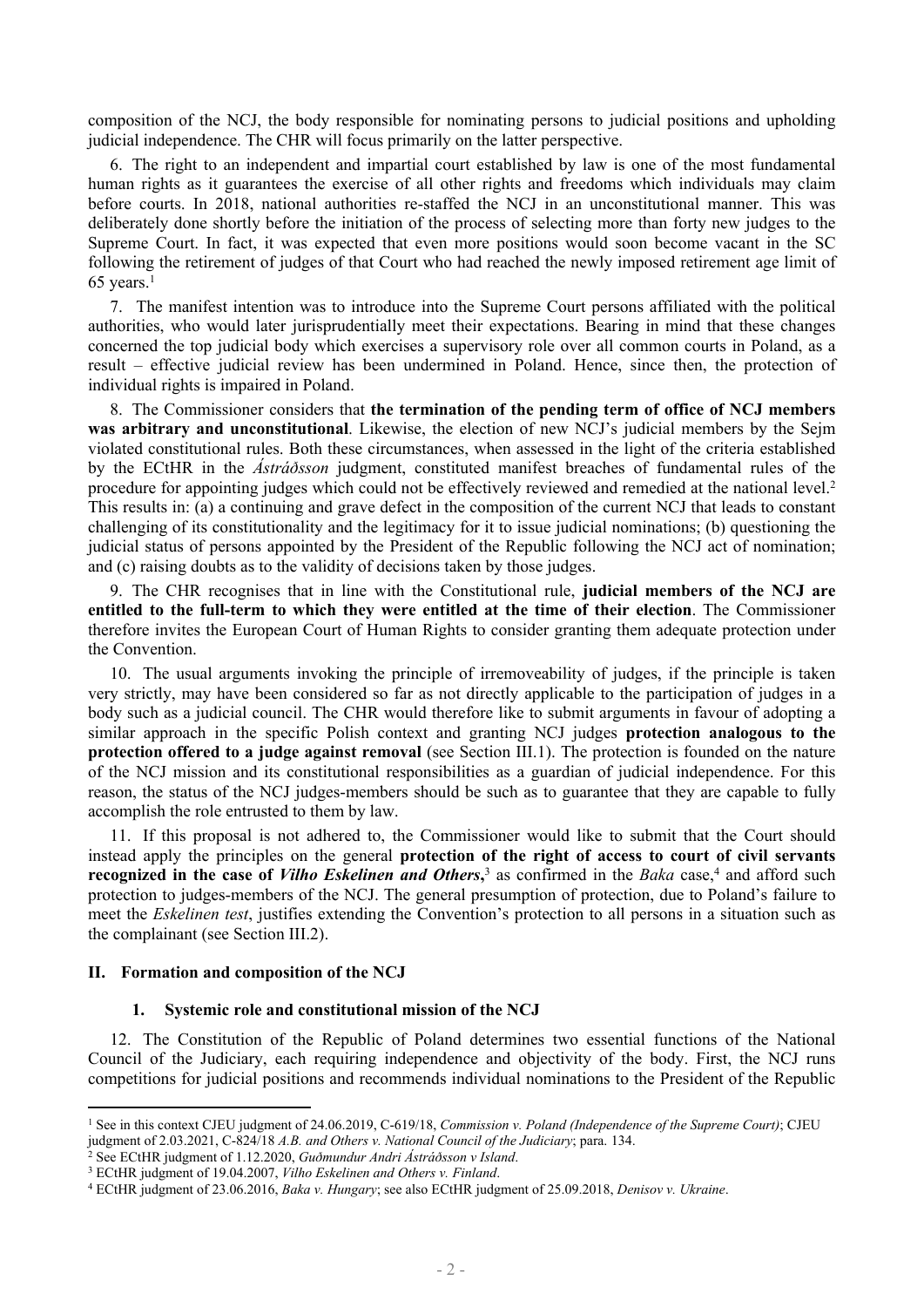(Article 179 Constitution). Second, the Council shall preserve the independence of courts and judges; the Constitution has designated it as the guardian of their independence (Article 186(1) Constitution).

13. There is no entrenched rule of international law obliging States to create a judicial council, although, the demand for its establishment is firmly embedded within the legal area of the Council of Europe. While States Parties to the ECHR are not legally bound to establish a judicial council, however, if they do create one, they should provide that it can perform the role assigned to such a body. Since the primary task and mission of a judicial council is to ensure the independence of national judges, to pursue them, it must itself remain independent of the other branches of government: the legislative and the executive power.<sup>5</sup>

14. The CHR submits that **if the foundation of a judicial council is to have any meaning, the State should ensure that it is capable of fulfilling the very purpose of its existence**. For that reason, the council should be furnished with powers adequate to the role entrusted to it, and the status of the body as well as of its members should ensure that their mission can be accomplished. Consequently, it is essential that it consists of a substantial majority of judges elected by their peers,<sup>6</sup> and its functioning does not give rise to any reasonable doubts as to its legitimacy and independence. Accordingly, doubts should not arise with regard to the legitimacy, independence and impartiality of those nominated by the NCJ either.<sup>7</sup>

## **2. Constitutional principles on the election of NCJ judges-members**

15. Since the very idea to set up a judicial council in Poland was proposed, a legitimate method of staffing the body was seen as particularly important to enable it to meet its crucial task. Indeed, most of the constitutional rules on the NCJ are dedicated to this issue. The NCJ's membership is formed in three different ways: (a) there are *ex officio* members: the First President of the Supreme Court, the President of the Supreme Administrative Court, and the Minister of Justice; (b) one member is appointed  $-$  a representative of the President of the Republic; and (c) most members are elected: 15 judges chosen from amongst the judges of the Supreme Court, common courts, administrative courts and military courts; in addition to six Members of the Parliament, i.e., four elected by the Sejm and two by the Senate (see Art. 187 (1) Constitution).

16. It follows from the above that all three branches – the legislative, the executive, and the judiciary – are represented in the NCJ. The composition of the Council thus reflects the constitutional principle of the separation and balance of powers, yet with a clear majority share of the judiciary (17 of 25 members are judges), and minority participation of the legislature and the executive. Until 2018, the 15 judges-members of the NCJ were elected by the judges themselves. This mechanism of staffing the NCJ was meant to guarantee the systemic and political independence of the Council from the other powers and was considered to be a basic premise for the NCJ's capacity to meet its crucial constitutional role.

17. The election of judges by their peers was established since the very creation of this body in 1989,<sup>8</sup> was maintained by the 1997 Constitution as well as the subsequent Acts on the National Council of the Judiciary of 2001<sup>9</sup> and 2011.<sup>10</sup> It was also supported in the case-law of the Constitutional Tribunal (see below, Section II.4.1) and accepted by doctrine as a legitimate method of staffing a judicial council.<sup>11</sup> The requirement that at least a half of the members of a judicial council be composed of judges who are elected by their peers has been embedded as a European standard.<sup>12</sup>

<sup>5</sup> See i.a. Consultative Council of European Judges, *Magna Carta of Judges (fundamental principles) of 17–19 November 2010*, CM(2010)169-add2, para. 13.

<sup>6</sup> *Ibidem*, para. 13.

<sup>7</sup> Compare, CJEU judgment of 19.11.2019, C-585/18, C-524/18 and C-525/18 *A.K. and others*, paras. 138–139.

<sup>8</sup> Law of 20.12.1989 on the National Council of the Judiciary, *Dziennik Ustaw* of 1989, No 73, item 435.

<sup>9</sup> Law of 12.05.2001 on the National Council of the Judiciary, *Dziennik Ustaw* of 2001, no. 100, item 1082.

<sup>10</sup> Law of 27.07.2011 on the National Council of the Judiciary, *Dziennik Ustaw* of 2011, no. 126, item 714.

<sup>&</sup>lt;sup>11</sup> See i.a. K. Grajewski, Krajowa Rada Sądownictwa w świetle przepisów ustawy z 8 grudnia 2017 r. – zagadnienia podstawowe, Krajowa Rada Sądownictwa 1/2018, p. 19–20, and the literature cited there; P. Filipek, *The New National Council of the Judiciary* and Its Impact on the Supreme Court in the Light of the Principle of Judicial Independence, Problemy Współczesnego Prawa Międzynarodowego, Europejskiego i Porównawczego, Vol. XVI, 2018. p. 179.

<sup>&</sup>lt;sup>12</sup> See the position of the Committee of Ministers of the Council of Europe: "Not less than half the members of such councils should be judges chosen by their peers from all levels of the judiciary and with respect for pluralism inside the judiciary.", Recommendation of 17.11.2010 *on judges: independence, efficiency and responsibilities*, [CM/Rec\(2010\)12,](https://search.coe.int/cm/Pages/result_details.aspx?Reference=CM/Rec(2010)12) para. 27; see also Magna Carta of Judges (fundamental principles) of the Consultative Council of European Judges of 17–19.11.2010, CM(2010)169-add2, para. 13; European Network of Councils for the Judiciary, *Guide to the European Network of Councils for the Judiciary*, October 2018, p. 13;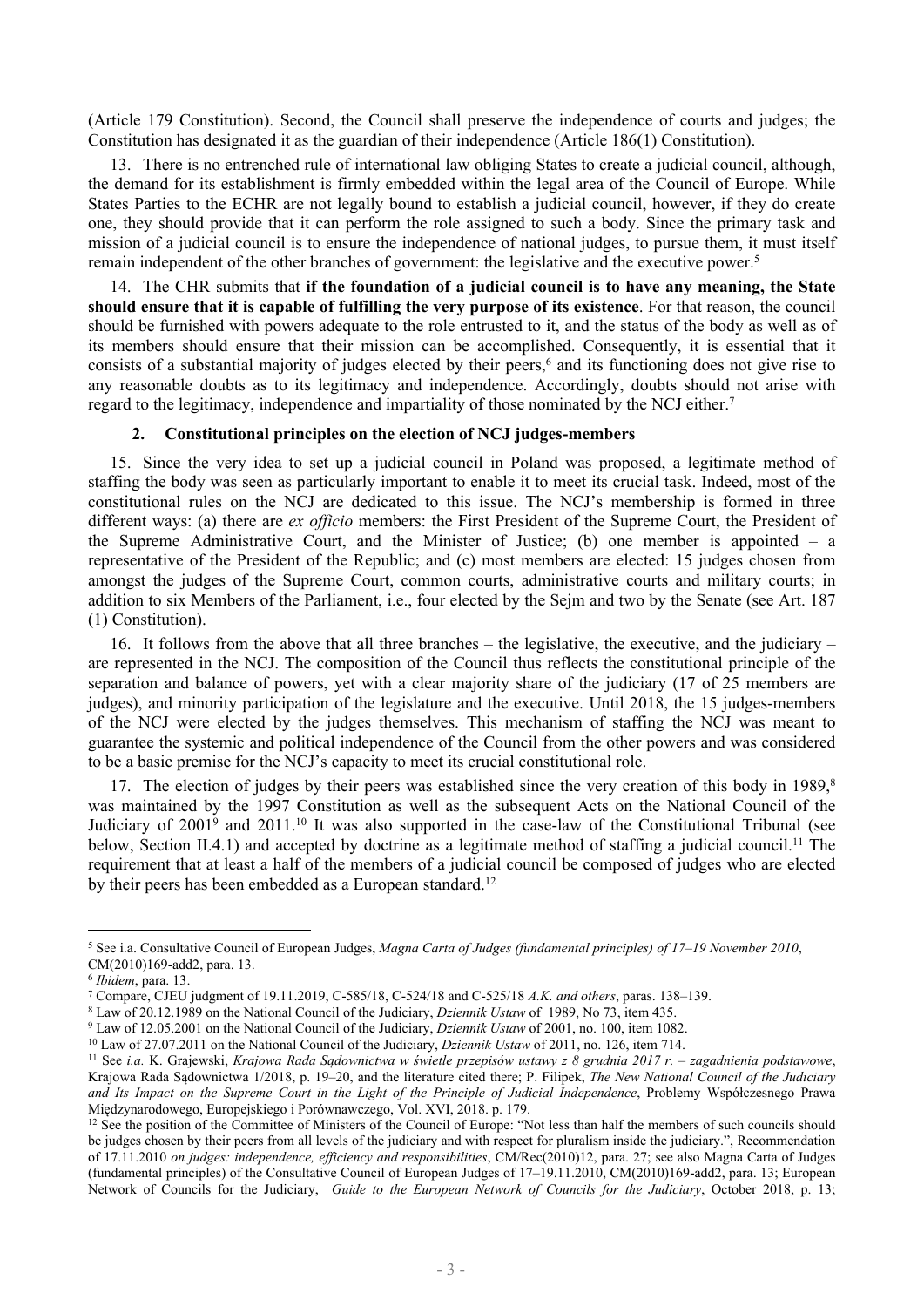### **3. Legislative changes adopted in 2017**

## **3.1. Premature termination of the term of office of the NCJ judges-members in 2018**

18. The Act of 8 December 2017 amending the Act on the National Council of the Judiciary<sup>13</sup> forced a premature interruption of the four-year term of office of the NCJ judicial members. It was carried out in manifest breach of the Constitution guarantee of the full term in office (Article 187 (1) Constitution).

19. The explanatory memorandum to the draft legislative amendment did not substantiate the proportionality between the need for an early termination of the term of office of the NCJ judges and the objectives pursued by it. No explanation was *de facto* given for the measure adopted either by the executive which proposed the new legislation or by the legislature which passed it. **National authorities failed to identify any objective interest of the State which would require the interruption of the mandate of judges-members** and thus undermining the NCJ's independence.

20. The opposing objective was not indicated. In other word, the political power was unable to objectively justify early termination of all of the NCJ's judge-members' tenure. The measure should therefore be assessed as arbitrary. Moreover, it is in **the objective interest of the State to preserve the independence of the courts and judges, which the NCJ is to uphold**. Therefore, the NCJ itself should also meet the requirement of independence from the legislative and executive authorities. The established case law of both the ECtHR and the CJEU indicate that judicial independence is at the heart of the right to effective judicial protection and the right to a fair trial, an intrinsic and integral part of the rule of law.

21. In this context, the Polish government attempts to invoke the CT judgment in case K 5/17, in which the CT considered that judicial members of the NCJ should be elected for a joint, collective term of office, rather than individual terms. The Commissioner submits that this ruling is irrelevant. The position indicated there was a discretionary interpretation and was adopted by a flawed body in order to meet the expectations of the ruling majority (see Section II.4.2).

## **3.2. Election of NCJ judges-members by the Sejm**

22. The Act of 8 December 2017 introduced new regulations for the election of judicial members of the NCJ. The election of 15 judges, so far elected by their peers, was vested in the Sejm, and the actual election was carried out after the premature interruption of the term of office of the previous Council's members. Both were done in violation of constitutional rules, and the changes have had far-reaching implications.

23. The CHR's detailed analyses and critical assessment of the proposed regulations were repeatedly presented in numerous submissions to the executive and legislative bodies, yet they were not taken into account.<sup>14</sup> Ultimately, the legislature entrusted itself with the election of new judges-members to replace the previous ones, going beyond the powers expressly attributed to it in the Constitution.

24. The consequences of the legislative changes adopted by Parliament are very serious. By premature termination of the term of office of NCJ judges-members and subsequent election of new members, **the legislative and executive branches have granted themselves decisive influence, or indeed a monopoly, over the NCJ composition**, contrary to the principle of the separation and balancing of powers (Article 10 (1) Constitution). Currently, 23 of all 25 NCJ members are either elected or appointed by these two branches. Instead of members elected by the judiciary, the legislature has chosen persons who, in most instances, have a link to the Minister of Justice.<sup>15</sup> In fact, it was carried out what the Minister of Justice said in the Polish

International Commission of Jurists, *The Tunis Declaration on Reinforcing the Rule of Law and Human Rights*, March 2019, para. 16.

<sup>13</sup> Act of 8.12.2017 amending the Law on the National Council of the Judiciary and certain other laws, *Dziennik Ustaw* of 2018, item 3.

<sup>&</sup>lt;sup>14</sup> See a letter to the Minister of Justice of 1.02.2017, letter to the Speaker of the Sejm of 12.04.2017, opinion presented to the Speaker of the Senate of 11 December 2017, opinions presented to the President of the Republic of 19.07.2017, 31.10.2017, 30.11.2017 and 19.12.2017

<sup>&</sup>lt;sup>15</sup> Out of the 15 elected members of the Council, as many as 9 were appointed by the Minister of Justice to the position of president or vice-president of the court in the preceding period, 9 were active in committees or teams of the Ministry, and 4 were employed by the Ministry, see: <https://oko.press/powiazania-z-ministrem-ziobra-ma-12-z-15-czlonkow-neo-krs-ujawniamy/> (access: 18.03.2021). The new members of the NCJ were therefore in a relationship of dependence or personal gratitude from the executive body.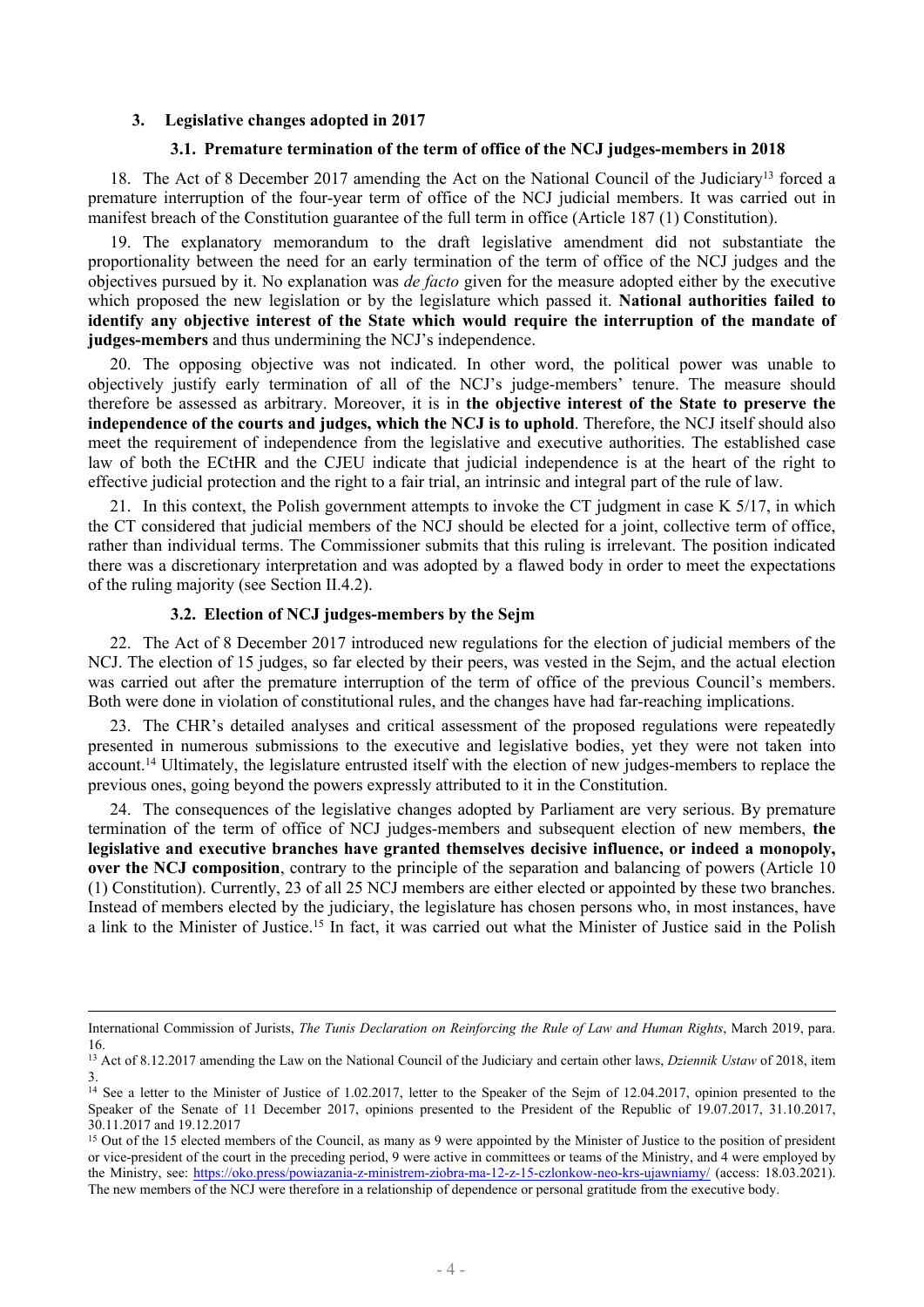Senate about the elections to the NCJ and what was recorded: "[w]e nominated such judges who, in our opinion, were ready to cooperate in the reform of the judiciary".<sup>16</sup>

25. In consequence, the extrajudicial branches have gained **excessive influence over the performance of the NCJ's tasks and the content of resolutions it adopts.** The NCJ has lost the ability to contribute to making the process of judicial nominations objective. At the same time, the appointment by political authorities of a body designed to protect the independence of the judiciary from these very political authorities – **renders the NCJ's mission in fact unfeasible**.

#### **4. Jurisprudential positions of the Constitutional Tribunal**

#### **4.1. Judgment of 18 July 2007 in case K 25/07**

26. The interpretation that the Constitution establishes the principle of the election of judges to the NCJ by their peers was confirmed by the Constitutional Tribunal (**CT**). It acknowledged that the manner in which the composition of the NCJ was constitutionally designed guarantess the independence of the body. In 2007, in the case K 25/07, **the CT indicated that the Constitution clearly states that members of the NCJ shall be judges elected by judges**. 17

# **4.2. Rulings in cases K 5/17 and K 12/18 made by the CT following unconstitutional changes in its composition**

27. A different view was then presented in the CT judgment of 20 June 2017 in which the Tribunal held that in itself the mere description, in the Constitution, specifying that the NCJ is a separate body is sufficient to guarantee its independence (case K  $5/17$ ).<sup>18</sup> This formalistic approach is manifestly insufficient to guarantee the NCJ's genuine independence.

28. Moreover, in the case K 5/17, the CT found that the election of judges-members of the NCJ to individual term of office (e.g. as a result of filling a vacancy that occurred during the term) and not joint, is unconstitutional.<sup>19</sup> In the circumstances of that particular application considered by the CT, the legitimacy of such an assertion may be disputable and the interpretation of the Constitution adopted by the CT is not manifest. Yet, even if such a ruling were to emanate from a properly established constitutional court (see below), the following considerations still should be noted.

29. *First*, the Polish doctrine of constitutional law generally accepts that judgments of the CT establishing the unconstitutionality of a legal provision have a prospective effect. The loss of binding force by such a provision does not mean the annulment of the previously existing situation, and does not lead to the automatic extinguishing of previous legal consequences. For this reason, **the then term of office of the NCJ members did not have to be interrupted**. They could have completed their term, and the new rules compliant with the CT ruling would have been applicable as of the next election of judges-members of the NCJ.

30. *Second*, the case was brought to the CT by the Prosecutor General – at the same time the Minister of Justice, in the course of a fierce political and legal dispute concerning the NCJ. **The true aim of the application was to find a pretext to enable radical and indeed unconstitutional change** in the statutory rules on the composition and functioning of the NCJ.

31. *Third*, **there is no rational argument to question the independence and impartiality of the previous NCJ for the sole reason that judges-members were elected to individual rather than joint tenure**. The defect, if any, was technical in nature and concerned only the moment when the term of office of the judge-member began. It concerned neither moral integrity nor professional competence of the members of the NCJ. It did not undermine the independence of the NCJ from the legislative and executive powers; it did not increase their influence over the body. It had no impact on the performance of the functions by the NCJ. In consequence, it did not compromise the judicial nominations recommended by the then NCJ. This is a fundamentally different situation from that of the current NCJ.

<sup>16</sup> See "Gazeta Wyborcza" of 15.01.2020, [https://wyborcza.pl/7,75398,25603501,mysmy-zglosili-ziobro-przypadkiem-zdradzil-co](https://wyborcza.pl/7,75398,25603501,mysmy-zglosili-ziobro-przypadkiem-zdradzil-co-jest-na-utajnionych.html)[jest-na-utajnionych.html](https://wyborcza.pl/7,75398,25603501,mysmy-zglosili-ziobro-przypadkiem-zdradzil-co-jest-na-utajnionych.html) (access: 18.03.2021).

<sup>&</sup>lt;sup>17</sup> See CT judgment of 18.07.2007, case K 25/07, para. III.4.

<sup>18</sup> CT judgment of 20.06.2017, case K 5/17, para. III.2.2.5.

<sup>19</sup> Case K 5/17, para. III.4.2.4.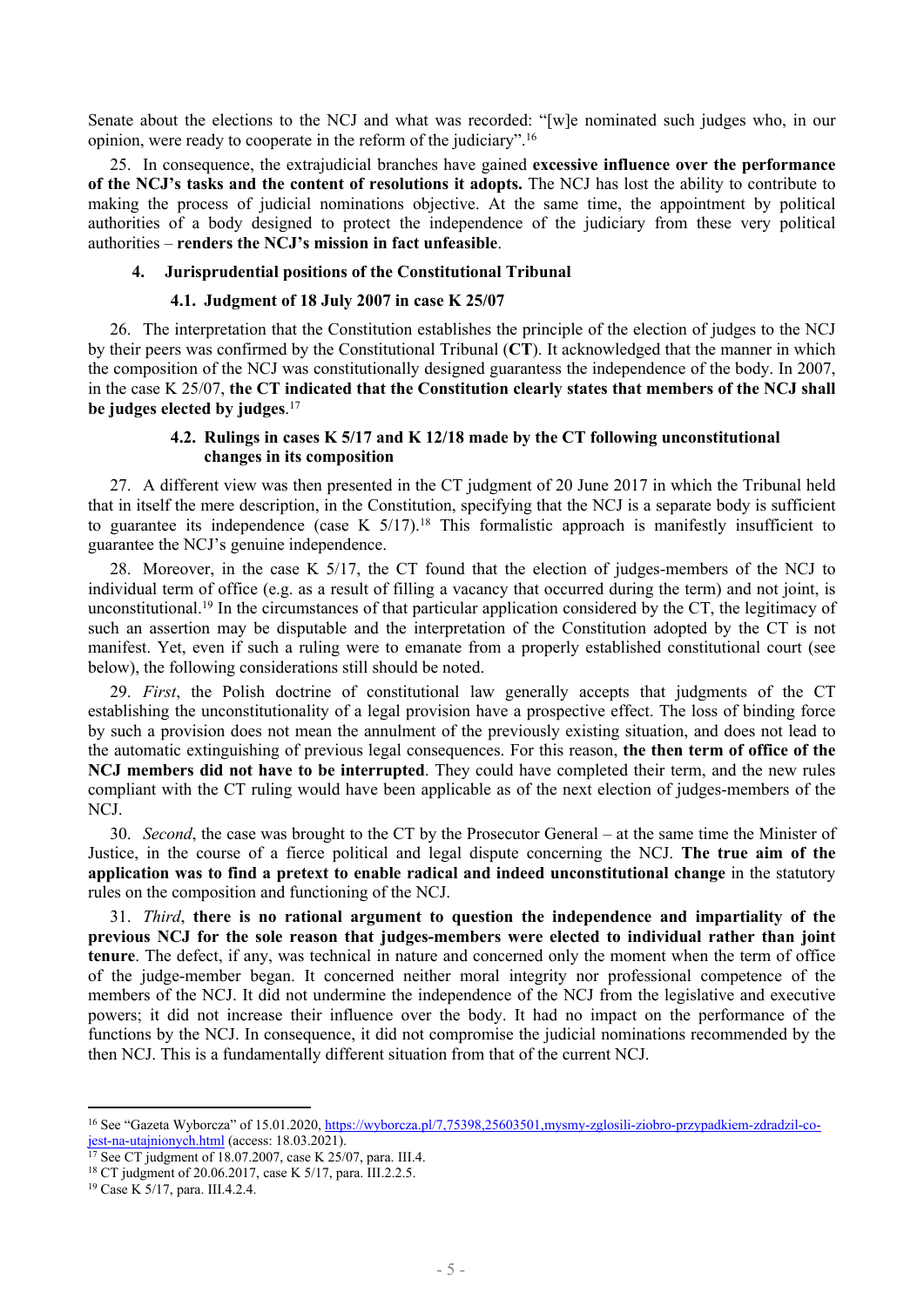32. Most importantly, however, **the CT ruling in case K 5/17 should be disregarded by the ECtHR, or any other judicial body for that matter, for the following reasons**.

33. *Fourth*, the case was examined by the Tribunal's adjudicating panel whose composition included unauthorized persons, i.e. appointed to the positions previously lawfully taken (so called "duplicate-judges", *sędziowie-dublerzy*), as the Constitutional Tribunal itself stated in the judgments of 3 December 2015 (case K 34/15) and of 8 March 2016 (case K 47/15). Hence, the ruling was **issued by a body that does not meet the requirements of being "established by law"**.

34. *Fifth*, **the composition of the 5-judge panel to which the case was allocated was manipulated by the CT President while the case was pending**. Leon Kieres, a judge elected in 2012, was removed from the panel and replaced by Julia Przyłębska (the CT's President) herself. Similarly, in place of Henryk Cioch, the CT President indicated Grzegorz Jędrejek. No grounds were given for the replacement of panel members. The decision of the CT President was thus **entirely arbitrary and had no proper legal basis**.

35. The above enumerated failings disqualify the CT's ruling and deny it of any legal force. Accordingly, it should be considered either *sententia non existens* or a ruling invalid *ex lege*.

36. The same applies to another judgment of the Constitutional Tribunal, issued in the case K 12/18, which confirmed the finding of the case K 5/17. It is affected by the same deficiencies as the previous one. Case K 12/18 was brought by the NCJ itself and aimed at its own legitimisation. The NCJ's application of 22 November 2018 made to the Constitutional Tribunal was an illusory request to review the constitutionality of the Act of the NCJ. Its actual intention was to obtain confirmation of its own status and constitutionality of the legislative changes made with regard to the Council. The apparent nature of the application was acknowledged even by the Tribunal itself.<sup>20</sup>

37. The case was again decided with the participation of unauthorised persons. Furthermore, and again, they were manipulations in its composition: the judge-rapporteur, Jarosław Wyrembak, was removed from the panel and replaced by Julia Przyłębska at the very final stage of the examination of the case. This happened when he had presented, at the adjudicating panel's debate on the final ruling, the rapporteur's position that did not meet the expectations of the CT President and after he had declared a dissenting opinion to the majority ruling.<sup>21</sup> This time, the new judge-rapporteur presented a position appreciated by the CT President.

38. The circumstances described above indicate that there exist **an established pattern of legitimising one flawed authority by another flawed authority**. The procedure for the review of constitutionality does not – today – serve to protect the Constitution, but to preserve measures that deny it.

39. The Commissioner concludes that the current Constitutional Tribunal no longer fulfills the role assigned to it by the Constitution. It was the first institution to be affected by the unlawful changes in the years 2015–2016. Measures then taken deprived the CT of the nature of a constitutional court. The Constitutional Tribunal of today **does not guarantee a genuine control of the constitutionality of the law**. This assessment is also shared by the European Parliament.<sup>22</sup> and the European Commission.<sup>23</sup> Instead, the CT **has been used to legitimise actions that are inconsistent with the Constitution**. This is done by issuing rulings that are expected by those in power or even "ordered" as a result of appropriately constructed applications for a ruling.<sup>24</sup>

<sup>20</sup> CT judgment of 25.03.2019, case K 12/18, para. III.1.

<sup>&</sup>lt;sup>21</sup> These facts were presented in written by Jarosław Wyrembak to the Senate's Committee on Human Rights, Rule of Law and Petitions (3.12.2019). He made public his letters to the members of the CT, in which he described this situation as well as other irregularities in the CT, see: <http://monitorkonstytucyjny.eu/archiwa/11474> (access: 18.03.2021).

<sup>&</sup>lt;sup>22</sup> European Parliament resolution of 17.09.2020 on the proposal for a Council decision on the determination of a clear risk of a serious breach by the Republic of Poland of the rule of law (COM(2017)0835 – 2017/0360R(NLE)), para. 15.

<sup>&</sup>lt;sup>23</sup> Reasoned Proposal of 20.12.2017 of the Commission in accordance with Article 7(1) TEU on the proposal for a Council decision on the determination of a clear risk of a serious breach by the Republic of Poland of the rule of law, COM(2017) 835 final, para. 90– 109.

<sup>24</sup> See S. Biernat, *Trybunał Konstytucyjny wypowiada posłuszeństwo prawu Unii Europejskiej*, [w:] A. Bodnar, A. Płoszka (red.), *Wokół kryzysu praworządności, demokracji i praw człowieka. Księga jubileuszowa Profesora Mirosława Wyrzykowskiego*, Warszawa 2020, p. 820; M. Pyziak-Szafnicka, *Trybunał Konstytucyjny á rebours*, "Państwo i Prawo" 2020/5, p. 25 et subseq.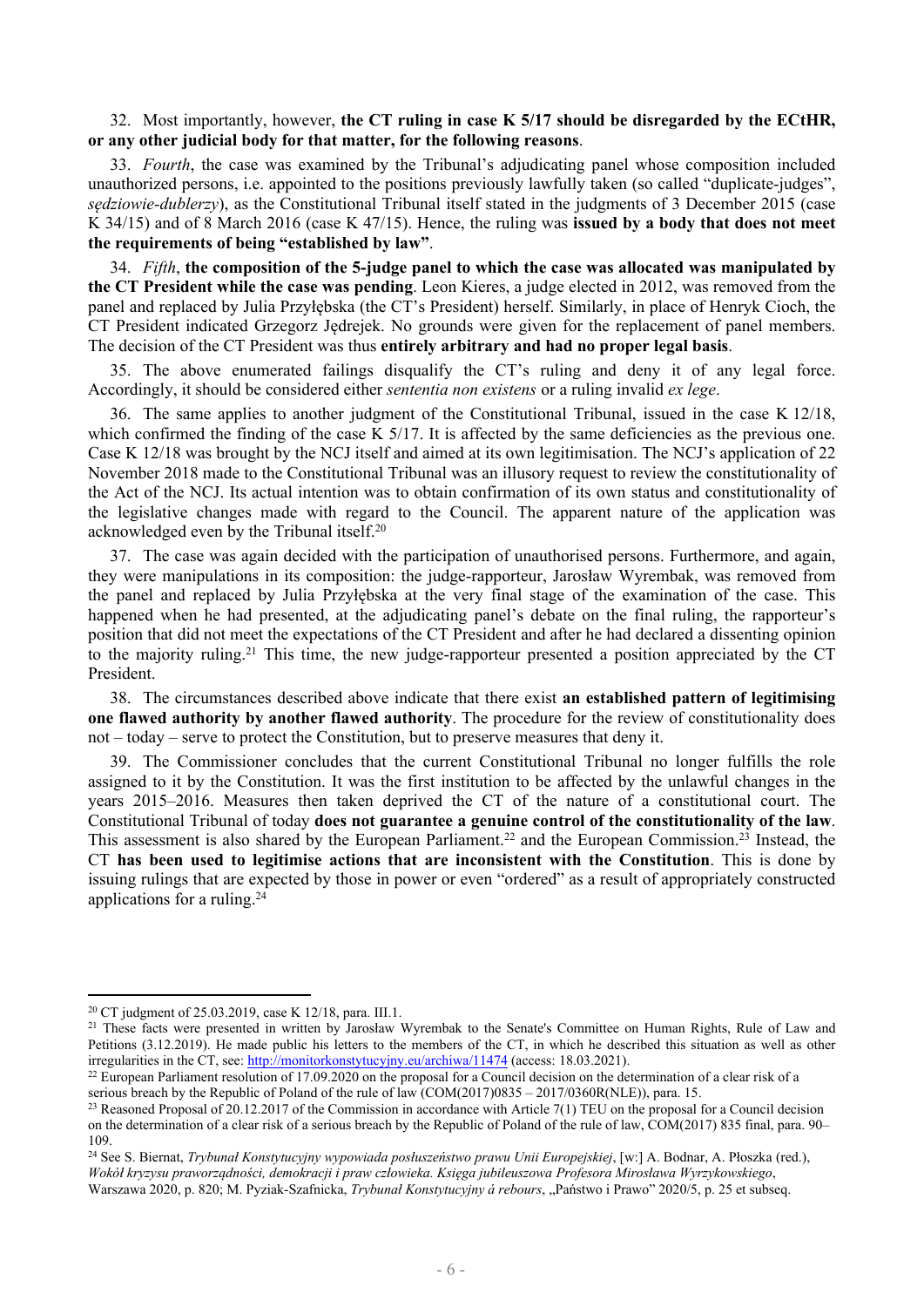#### **5. Judgments of the Court of Justice of the European Union**

40. The problem of the manner of electing judges-members of the NCJ and its impact on the independence of this institution has become the subject of cases decided by the Court of Justice of the European Union (**CJEU**), and then accordingly reflected in rulings of the Polish Supreme Court.<sup>25</sup>

41. In the infringement case C-619/18 *Commission v. Poland*, launched on the basis of Article 258 TFEU, and related to the independence of the Polish Supreme Court, the CJEU ruled that doubt may be cast on the independence of judges-members of the NCJ having regard to the fact that they are no longer are elected by their peers as previously but by the lower chamber of the Polish Parliament.<sup>26</sup> In this judgment the CJEU also found that, as a result of adopting legislation to lower the retirement age of SC judges, Poland had undermined their guarantees of irremovability and independence.

42. Subsequently, under the preliminary ruling procedure (Article 267 TFEU), the Luxembourg Court issued a seminal judgment in the case C-585/18, C-624/18 and C-625/18 *A.K. and Others*. <sup>27</sup> The Court indicated a number of factors relevant to verify whether the NCJ is independent of the legislative and executive authorities, including: (1) the reduction of ongoing four-year term in office NCJ members; (2) change in the manner of election to the benefit of the legislature leading the increase of appointments by political authorities; (3) irregularities in the process of appointing new members; as well as (4) the actual way in which the body exercises its constitutional responsibilities, and in particular, if it does so in a way which is capable of calling into question its independence in relation to the legislature and the executive (paras. 143–144).

43. The CJEU also indicated that the participation of a body such as the NCJ, in a process for the appointment of judges, may, in principle, contribute to making that process more objective. However, that is only the case provided that that body is itself sufficiently independent of the legislature and executive and of the authority to which it is required to deliver such an appointment proposal (paras. 137–138). Thus, the degree of independence enjoyed by the NCJ may become relevant when ascertaining whether the judges which it selects for appointment will be capable of meeting the requirements of independence and impartiality (para. 139).

44. These findings have recently been confirmed by the CJEU in ruling in the case C-824/18 *A.B and others* on the right to appeal against NCJ resolutions in the nomination process to the Supreme Court.<sup>28</sup> In addition, and indeed, for the first time the CJEU has openly stated that the independence of a body such as the NCJ from the legislature and executive is open to doubt (para. 130), pointing i.a., to the possible existence of special relationships between members of the NCJ and the Polish executive (para. 131).

45. In addition, in this CJEU judgment, the conclusion is clear, that by restricting and then excluding any possibility of appealing NCJ resolutions on Supreme Court appointments, the Polish legislature has acted with the specific intention of preventing any possibility of exercising judicial review of all appointments made to the SC on the basis NCJ resolutions since the establishment of it in its new composition (para. 138).

## **6. Judgments and resolutions of the Supreme Court**

46. On the basis of the above CJEU guidelines made in *A.K.* ruling, the Polish Supreme Court made such an assessment for the first time in its judgment of 5 December 2019. The three-judge panel of the Supreme Court (Chamber of Labour and Social Security) held that **the National Council of the Judiciary is not an impartial and independent body** (case no. III PO 7/18). The same position was then corroborated in two subsequent rulings of 15 January 2020 by the same SC Chamber (cases no. III PO 8/18 and III PO 9/18) as well as by the joined chambers of the Supreme Court in the binding resolution of 23 January 2020 which implemented the *A.K.* ruling into Polish procedural law.<sup>29</sup>

<sup>&</sup>lt;sup>25</sup> SC judgments of 5.12.2019, case III PO 7/18, and 15.01.2020, cases III PO 8/18 and III PO 9/18.

<sup>26</sup> CJEU judgment of 24.06.2019, C-619/18, *Commission v. Poland*, para. 100.

<sup>27</sup> CJEU judgment of 19.11.2019, C-585/18, C-624/18 and C-625/18 *A.K. and Others (Independence of the Disciplinary Chamber of the Supreme Court)*.

<sup>28</sup> CJEU judgment of 2.03.2021, C-824/18 *A.B. and Others v. National Council of the Judiciary*.

<sup>&</sup>lt;sup>29</sup> See Resolution of 23.01.2020 of the formation of the combined Civil Chamber, Criminal Chamber, and Labour Law and Social Security Chamber, [http://www.sn.pl/aktualnosci/SiteAssets/Lists/Wydarzenia/AllItems/BSA%20I-4110-1\\_20\\_English.pdf](http://www.sn.pl/aktualnosci/SiteAssets/Lists/Wydarzenia/AllItems/BSA%20I-4110-1_20_English.pdf) (access: 18.03.2021).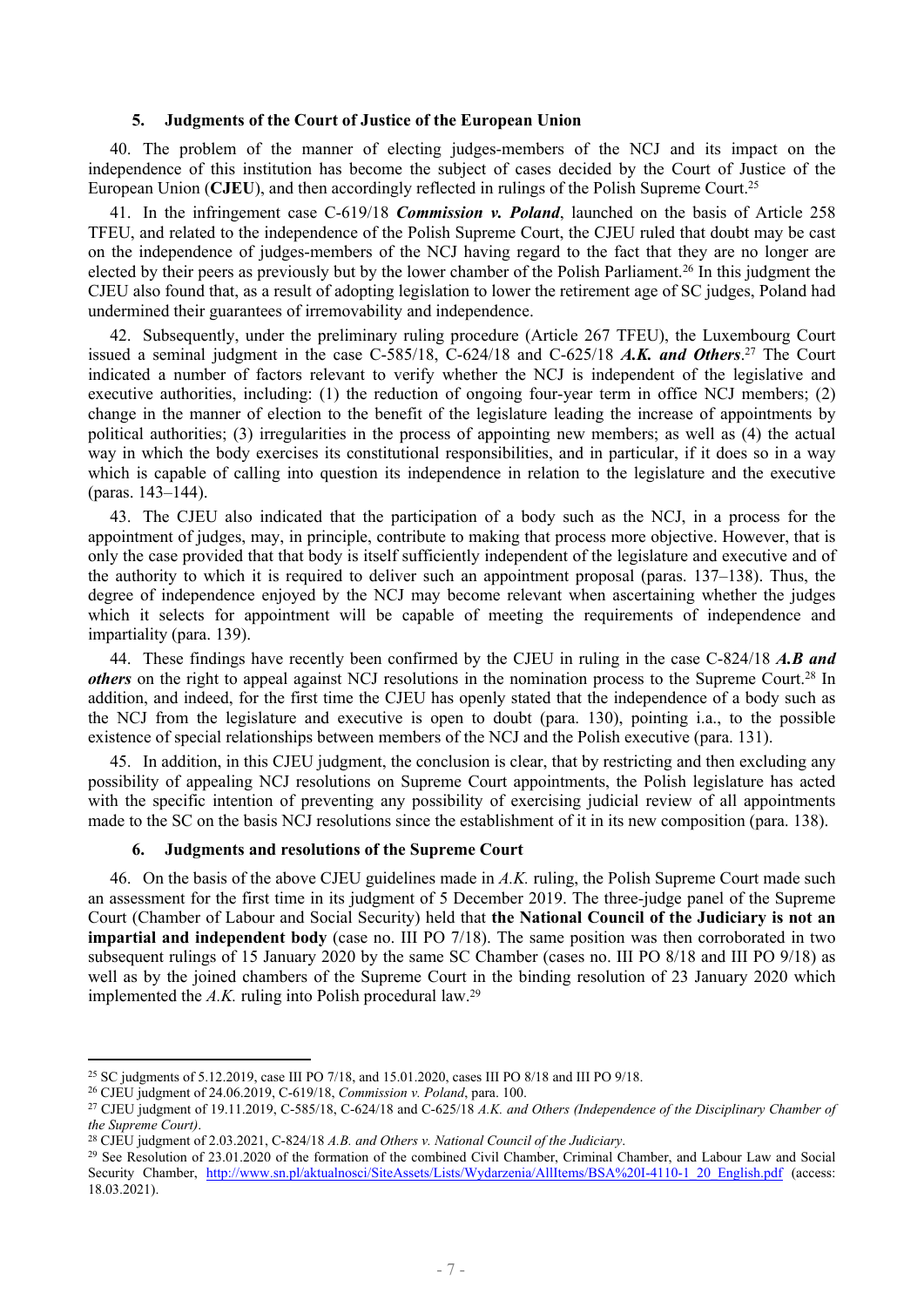47. Subsequently, the Polish national authorities have made intensive efforts to negate the effects of these Supreme Court rulings by taking legislative action ("Muzzle Law"),<sup>30</sup> passing contrary rulings by new chambers of the Supreme Court,<sup>31</sup> applying to the Constitutional Tribunal and obtaining its favourable stance (cases Kpt  $1/20$ , U  $2/20$ ),<sup>32</sup> and increasing pressure on judges not to undertake the review indicated by the CJEU.

48. These actions confirm that the process of (a) the elimination of genuine constitutional review; (b) the early termination of the term of the NCJ and its new composition; (c) the appointments to the Supreme Court in a manner manifestly contrary to the law; (d) the changes to the common courts, and (e) the tightening of the disciplinary liability regime – was carefully planned as to the sequence and type of action to be taken.

49. In conclusion, the CHR submits that comprehensive changes in the Polish judicial system have led to **the exclusion of all safeguards designed to limit abusive or arbitrary action taken by the executive and/or legislative branches**. To put matters more bluntly: an alternative legal space has been created under which the ruling majority can enact unconstitutional laws, unlawfully appoint members of the Constitutional Tribunal, the National Council of the Judiciary, the Supreme Court, or discipline and prosecute at will those who articulate positions that do not meet its expectations.

## **III. Protection of judicial members of the NCJ**

#### **1. Analogous protection of NCJ's judges-members against removal**

50. The protection of the status of judges-members of the National Council of the Judiciary should be derived from their status as judges and the crucial function that the Constitution entrusts to the NCJ to protect judicial independence. A body made up largely of persons who do not themselves have the attributes it is intended to ensure, cannot effectively counteract possible threats to judicial independence. The concept of the analogous (equivalent) protection of NCJ judges-members against removal is based on the **cumulative recognition of the following elements**:

51. *First*, the NCJ has been constitutionally entrusted with the role of guaranteeing the independence of courts and judges. The status of that body and the status of its members must be such as **to ensure that it is able to carry out this mission**.

52. *Second*, by way of exercising its detailed competences, the NCJ **directly influences the status of judges**. The NCJ participates in the process of nomination and admission to the profession, promotion of judges and their transfer to a higher court, their dismissal and early retirement. It is essential to ensure that there is no gap in the protection of judges' independence at this juncture of the State's structure.

53. *Third*, **the independence of judges is absolute**. Judicial independence must not be interfered with by the State under any circumstances. There ought to be no instances in which a judge remains "dependent" i.e., reliant on the political authorities.

54. *Fourth*, **the independence of judges is indivisible**. Persons who hold the office of a judge should be protected in any situation of public activity to which they are assigned as judges under the law in force. In exercising the functions entrusted by law to a person as a judge, consistently, that person should be offered protection due to him/her, as a judge to the full extent when performing a public service.

55. *Fifth*, while in line with the minimum requirement, the majority of the members of a judicial council should be judges – this is to ensure **that persons with the attribute of independence have a decisive say in the Judicial Council**. Consequently, their independence should be equally guaranteed in the scope of their participation and activity within the Council.

56. The CHR does not claim that there is a single model for a judicial council, the arrangements in various countries may differ. However, in the Polish context, in light of the elements outlined above, the members of the National Council of the Judiciary should be afforded such protection.

57. In the Polish doctrine of constitutional law it is emphasized that the constitutional principle of judicial independence goes beyond the narrowly understood notion of adjudication. It includes the process of

<sup>&</sup>lt;sup>30</sup> Act of 20.12.2019 on amending the Law on the system of common courts, the Act on the Supreme Court and some other acts, *Dziennik Ustaw* of 2020, item 190.

<sup>&</sup>lt;sup>31</sup> See i.a. resolution of the Chamber of Extraordinary Control and Public Affairs of 8.01.2020, case I NOZP 3/19.

<sup>32</sup> CT Decision of 21.04.2020, case Kpt 1/20; CT ruling of 20.04.2020, case U 2/20.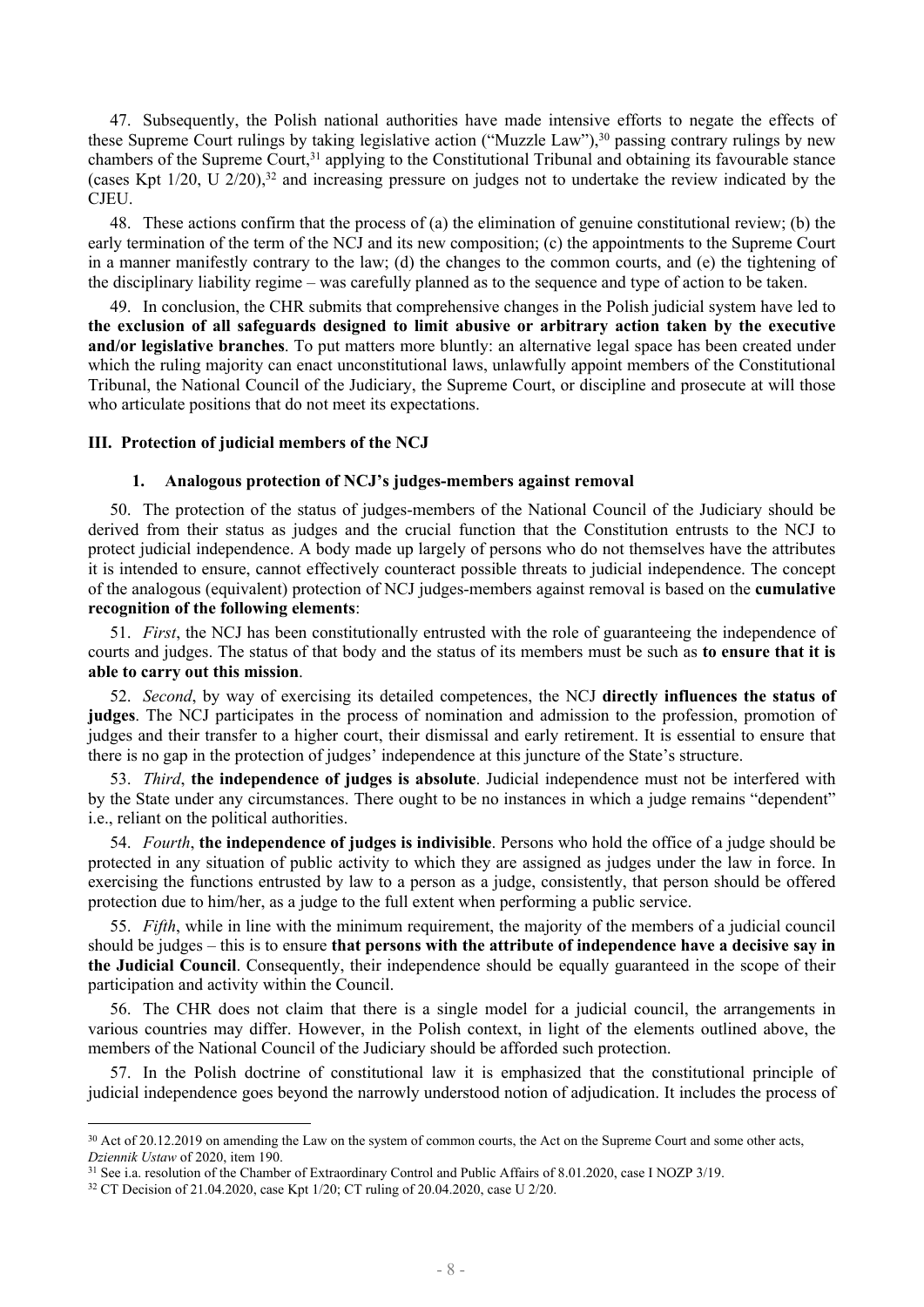interpreting the law, managing the process of adjudication (e.g. setting the dates of hearings), and "it also applies to the activity of a judge carried out as a person of public trust, appointed as a member of nonjudicial bodies".<sup>33</sup> It is legitimate to assume that judges do also exercise their office when they perform other duties and competences entrusted to them, i.e. not as a private individual but as a public official.<sup>34</sup>

58. The requirement for a judicial council to be staffed in whole or at least for the most part by judges, is based on the assumption that **judges bring their integrity, their external and internal independence into the council**. If the activity of a judicial council and the actual ability to carry out its mission rely on the personal qualities of its judicial members and especially their status as judges, they should be afforded adequate guarantees also when they act in a body such as the judicial council.

59. The concept of indivisibility of the independence of the judge was at the heart of a landmark CJEU judgment in the case of *Associação Sindical dos Juízes Portugueses*, in which the Court in Luxembourg held that the EU protection of judicial independence extends to non-EU areas, it is sufficient that the judge may potentially rule on cases with an EU element.<sup>35</sup> The foundational idea behind the CJEU concept in the *Portuguese judges case* should, *mutatis mutandis,* be applied in the present context.

60. The CHR considers that the development of the concept of the indivisibility of judges' independence inspires and substantiates the recognition that the **protection of judicial independence should cover all situations in which the person acts as a judge**, whether he or she is adjudicating or performing other public duties entrusted by law. Extending the guarantee of independence to the wider sphere of public activity of persons who act it their capacity as judges, prevents the risk that – figuratively speaking – on the same day, judges act in a split, irreconcilable position: a position of maintaining independence and the opposite position.<sup>36</sup>

## **2. Judicial protection of the "civil" right of judges-members of the National Council of the Judiciary to a full term of office (Eskelinen test)**

61. As submitted above, the alternative to extending the guarantee of independence to the judgesmembers of the NCJ is to award them European protection in the form of the right to a court recognized by the ECtHR in the *Eskelinen* case-law. A preliminary issue in determining the rights of judges-members in this context is whether there is a right of an individual, under domestic law, to maintain his mandate until the end of the term of office.

62. Judicial members of the NCJ enjoy a Constitution-based right to a four-year term of office (Art. 187 (3) Constitution). The reasons for the early termination of the mandate of a judge-member are specified in the Act on the National Council of the Judiciary. They include usual causes, e.g.: death, resignation, certain cases of judicial promotion, expiration or termination of that person's judicial service, retirement.<sup>37</sup> This is a strictly specific "enumerative" list; the mandate of a judge-member of the NCJ must not interrupted for any other reason.

63. Therefore, **under national law, a judge-member of the NCJ, following his or her election to this** position, is entitled to a full, four-year term in office, unless the conditions provided for in the law in **force at the time of the election, are met and justify the termination of the mandate**. New legislation may not retroactively annul the right to a full, uninterrupted tenure resulting from the provisions in force at the time of the election.<sup>38</sup> It is worth pointing out that the issue of the legitimacy of interrupting the term of office of the body that is to have the attribute of independence, even if it is not a judicial authority, was dealt with by the CJEU. In the case C-288/12 *Commission v. Hungary*, the Luxembourg Court declared such an interruption to be in violation of EU law.<sup>39</sup> That finding may be deemed of relevance, *mutatis mutandis,* in the present case.

<sup>33</sup> B. Naleziński, *Artykuł 178 Konstytucji*, [in:] P. Tuleja (ed.), *Konstytucja Rzeczypospolitej Polskiej. Komentarz*, Warszawa 2019, p. 535.

<sup>34</sup> P. Wiliński, P. Karlik, *Artykuł 178 Konstytucji* [in:] M. Safjan, L. Bosek (eds.), Konstytucja RP. Komentarz, vol. II, Warszawa 2016, para. 47.

<sup>35</sup> CJEU judgment of 27.02.2018, C-64/16 *Associação Sindical dos Juízes Portugueses*, para. 40.

<sup>36</sup> See also P. Wiliński, P. Karlik, *op. cit.*, para. 49.

<sup>37</sup> Art. 14 (1) Act on NCJ.

<sup>38</sup> See *Baka*, paras. 100, 107 and 110; see also *mutatis mutandis* a clear position adopted by the ECJ: C-619/18, *Commission v. Poland*, para. 76; ECJ judgment 5.11.2019, C-192/18, *Commission v. Poland*, para.113.

<sup>39</sup> ECJ judgment 8.04.2014, C-288/12, *Commission v. Hungary*, para. 54.